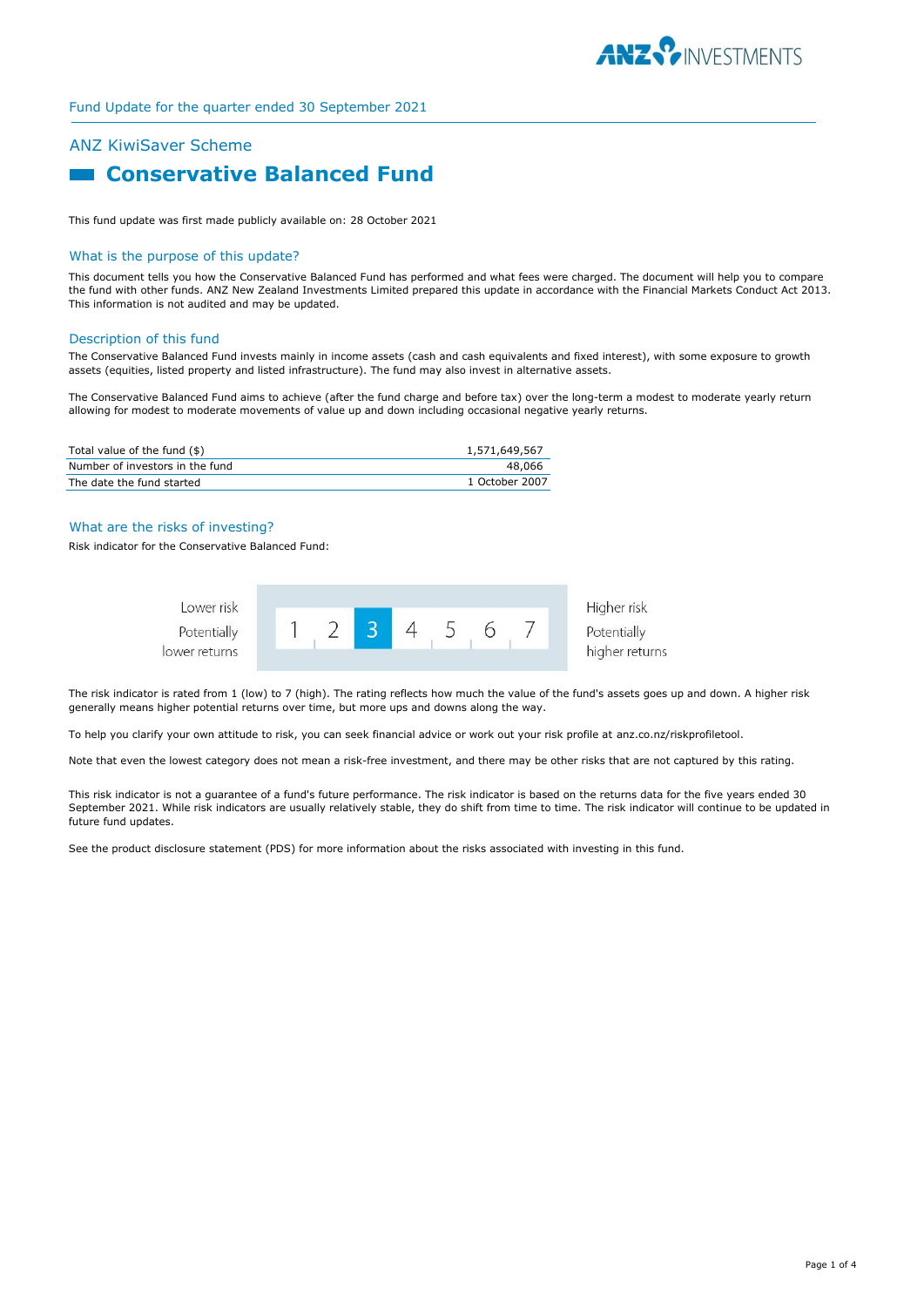### How has the fund performed?

|                                               | Average over past<br>five years | Past year |
|-----------------------------------------------|---------------------------------|-----------|
| Annual return                                 |                                 |           |
| (after deductions for charges and tax)        | $5.22\%$                        | 7.47%     |
| <b>Annual return</b>                          |                                 |           |
| (after deductions for charges but before tax) | $6.11\%$                        | 8.11%     |
| Market index annual return                    |                                 |           |
| (reflects no deduction for charges and tax)   | 6.19%                           | $6.78\%$  |

The market index annual return is calculated using the target investment mix and the indices of each asset class.

Additional information about the market index is available in the statement of investment policy and objectives on the offer register at www.discloseregister.companiesoffice.govt.nz.



#### **Annual return graph**

This shows the return after fund charges and tax for each of the last 10 years ending 31 March. The last bar shows the average annual return for the last 10 years, up to 30 September 2021.

**Important:** This does not tell you how the fund will perform in the future.

Returns in this update are after tax at the highest prescribed investor rate (PIR) of tax for an individual New Zealand resident. Your tax may be lower.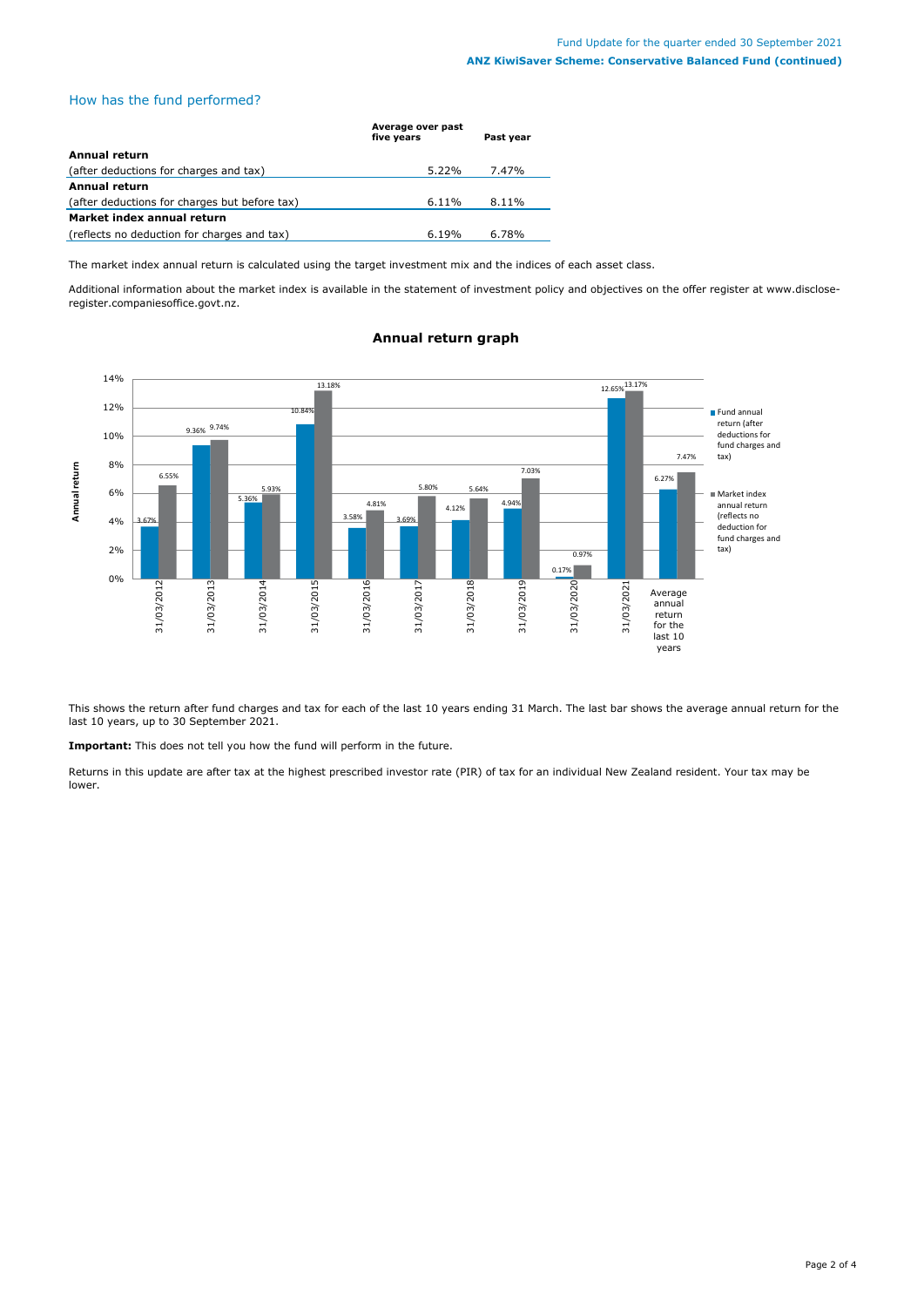### What fees are investors charged?

Investors in the Conservative Balanced Fund are charged fund charges. In the year to 31 March 2021 these were:

|                                             | % of net asset value          |
|---------------------------------------------|-------------------------------|
| Total fund charges <sup>1*</sup>            | $0.90\%$                      |
| Which are made up of:                       |                               |
| Total management and administration charges | $0.90\%$                      |
| Including:                                  |                               |
| Manager's basic fee                         | 0.85%                         |
| Other management and administration charges | $0.05\%$                      |
| Total performance based fees                |                               |
|                                             | Dollar amount per<br>investor |
| <b>Other charges</b>                        |                               |
| Membership fee <sup>2</sup>                 | \$18                          |

\*The manager expects that the fund charges for the next scheme year will be less than the fund charges disclosed in this fund update because the manager's basic fee was reduced effective 30 September 2021 from 0.85% to 0.70% per year.

Investors are not currently charged individual action fees for specific actions or decisions (for example, for withdrawing from or switching funds). See the PDS for more information about Scheme fees.

Small differences in fees and charges can have a big impact on your investment over the long term.

#### Example of how this applies to an investor

Sarah had \$10,000 in the fund at the start of the year and did not make any further contributions. At the end of the year, Sarah received a return after fund charges were deducted of \$747 (that is 7.47% of her inital \$10,000). Sarah also paid \$18 in other charges. This gives Sarah a total gain after tax of \$729 for the year.

#### What does the fund invest in?

#### **Actual investment mix<sup>3</sup> Target investment mix<sup>3</sup>**

This shows the types of assets that the fund invests in. This shows the mix of assets that the fund generally intends to invest in.